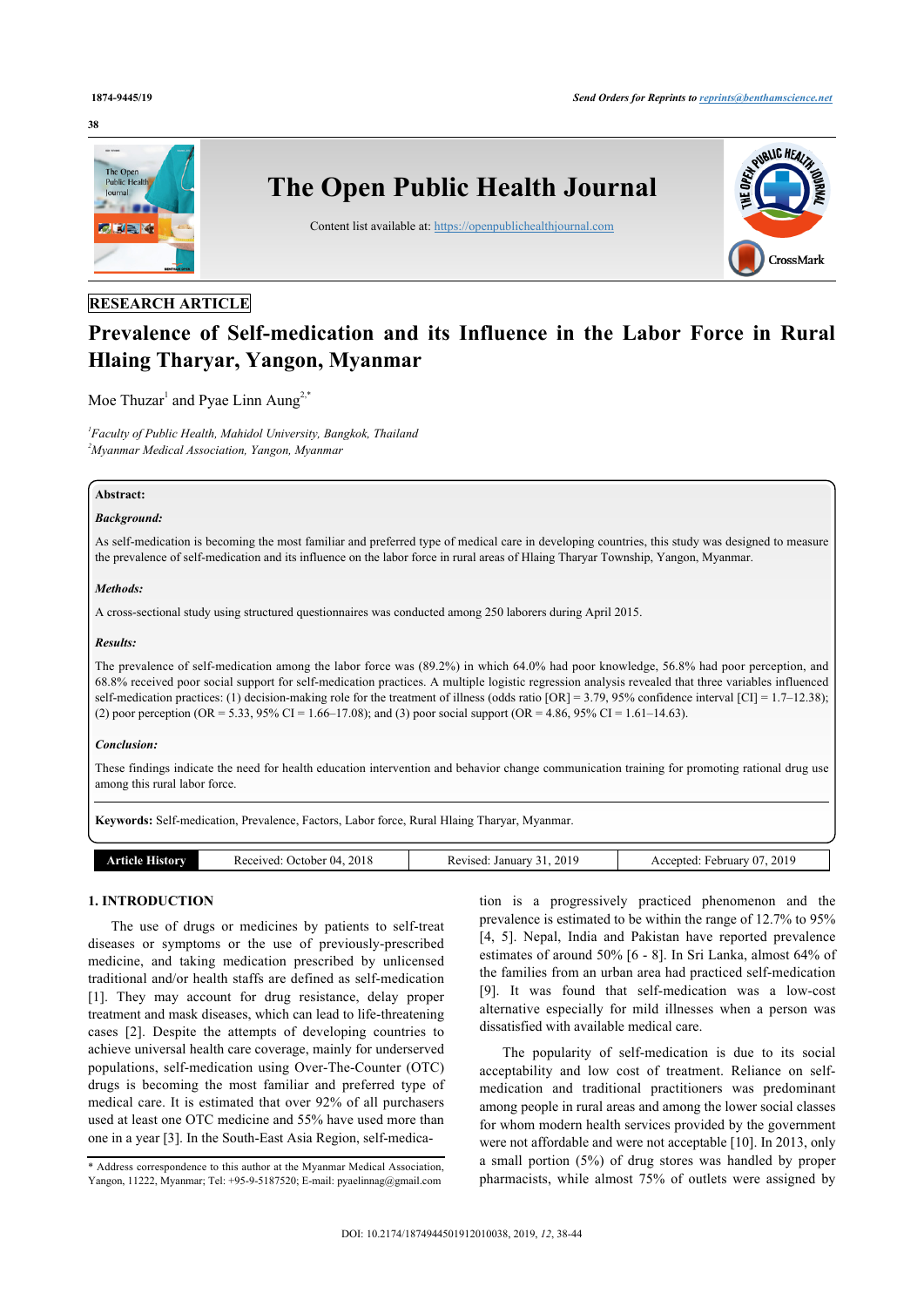other non-experts [\[11\]](#page-6-2). Self-medication practices among Myanmar villagers were highly prevalent and practiced by 97.8% of respondents. In addition, most of the respondents (83.3%) were dissatisfied with costs, waiting time, nurses' behavior and services given at hospital or health center [[10\]](#page-6-1). Low income groups used the retail pharmacy, where treatments were provided by neither pharmacists nor trained health personnel. In a qualitative approach study conducted in a periurban area of Yangon City, Myanmar, participants were familiar with frequently advertised drugs and thought that buying drugs from drug stores was the most convenient way. Moreover, going to clinics was viewed as the last option, as they did not like the repeated appointments and long waiting time [[12\]](#page-6-3).

The study area, Hlaing Tharyar Township, is a peri-urban area in the northern part of Yangon city. It has families of different socio-economic-demographic classes among the permanent residents, as well as a transient population from other parts of the country. Therefore, population of the township, particularly the labor force, has increased vastly due to the inward migration from other townships, mainly in search of better job opportunities in the industrial zone. The township comprises 20 wards in the urban area and 18 villages in the rural area. Health care is provided by one township hospital, one station hospital, one urban health center, one Rural Health Center (RHC) and five sub RHCs as government sectors. Although the sanctions are nearly full, some doctors and midwives are away for further study so there is a shortage of human resources and these facilities may not cover all the needs for health in the community [\[12](#page-6-3)]. There were very few studies about self-medication practices among the labor force in Myanmar and not much is known about its major contributing factors [\[13](#page-6-4)]. Therefore, this study will serve as baseline information for those who are interested in doing research on self-medication practices in Myanmar. Moreover, this study will help to explain the reasons for self-medication practices among the labor force and propose a new way of thinking to formulate a proper strategy for promoting rational use of drugs in their society.

# **2. MATERIALS AND METHODS**

The present study was conducted in rural Hlaing Tharyar, Yangon Division, Myanmar. According to the National Population Commission Census of 2014, this area is inhabited by 205,672 individuals, 89% of whom are male and 11% female [\[14](#page-6-5)]. A structured questionnaire was used as the data collection instrument. It was initially developed in English and then translated into Myanmar by back-translation method. Prior to commencing the main study, the questionnaire was pretested by administering it to 30 Myanmar nationals residing in Bangkok, who were asked to provide feedback on the clarity of language used, item sequence and other aspects. Next, the Cronbach's alpha coefficient (α) was calculated for all instrument scales, whereby 0.802 was obtained for knowledge about self-medication, 0.807 for perception related to selfmedication and 0.783 for social support for self-medication.

The population of interest for this investigation comprised of both males and females of working age (18 to 60 years) residing in rural Hlaing Tharyar. The cluster sampling technique was adopted to select 10 of the 17 villages located in this region. Next, 25 individuals were randomly selected from each of these 10 sampled villages (with 10 respondents aged 18−29, 10 aged 30−49, and 5 aged 50−60 years), resulting in the desired sample size of 250 participants. To increase the participation rate, the households meeting the study inclusion criteria were informed of the data collection at least one day in advance. If the randomly chosen household had no workingage members, another respondent was identified and recruited. All study participants took part in individual face-to-face interviews and completed the questionnaires. After cleaning, the data was encoded and entered into Epidata 3.1 before analyzing the responses to each part of the questionnaire using Statistical Package for the Social Sciences (SPSS), version 18 (Fig. **[1](#page-1-0)**).

<span id="page-1-0"></span>

Fig. (1). Flow chart of sampling procedure.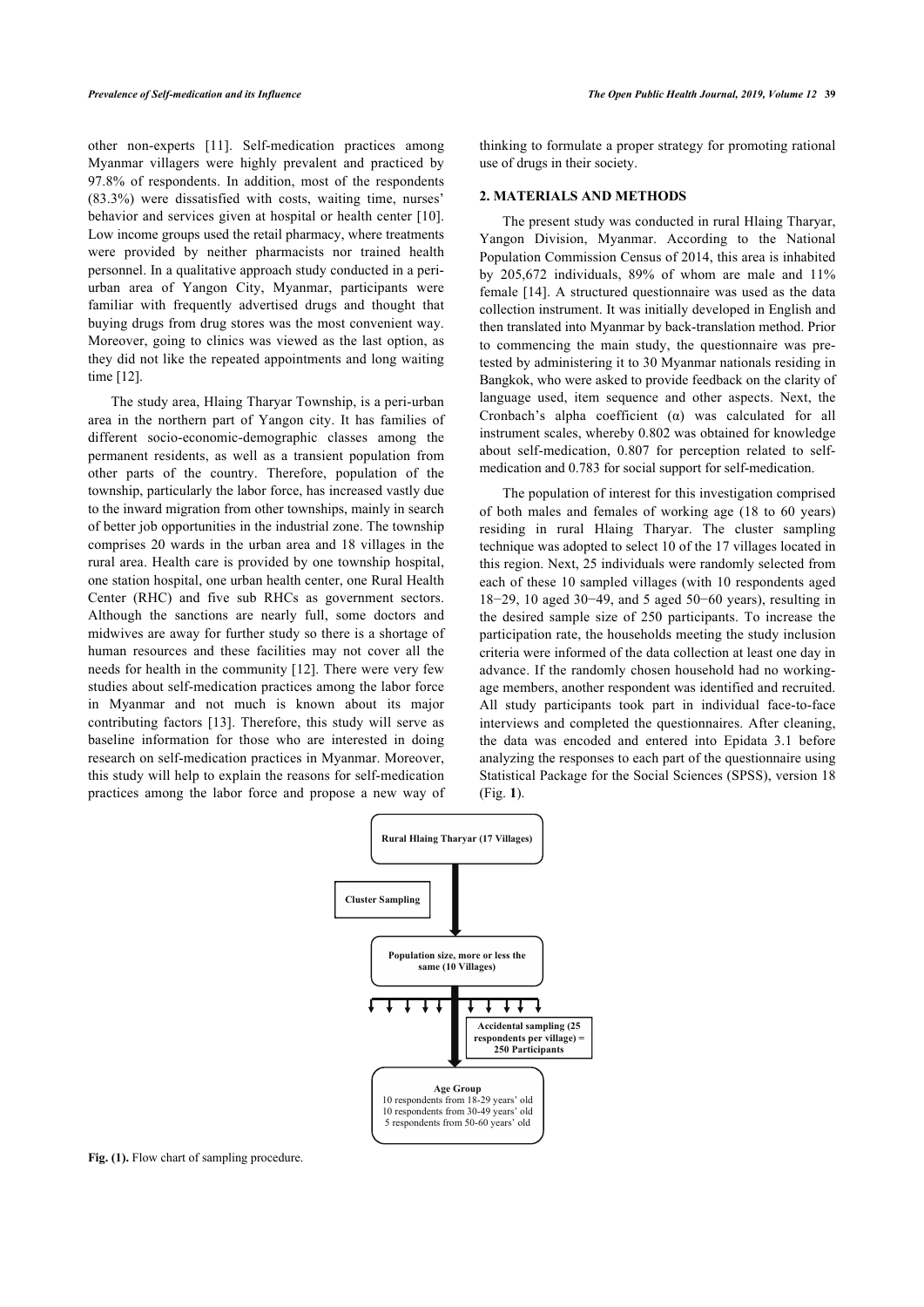# **3. RESULTS**

Analysis of the 250 participants' survey responses revealed that 89.2% of the sample (223 participants) engaged in selfmedication practices while the remaining 10.8% did not, as shown in Table **[1](#page--1-0)**. In the former group, self-medication was mostly used for treating headache (89.2%), followed by fever (87.9%) and cough (80.7%). Around half of the respondents practiced self-medication for muscle pain (57.8%), sore throat (55.2%), minor injuries (53.8%) and running nose (50.2%). Similarly, 37.2%, 36.8%, 36.3% and 34.5% reported selfmedicating due to flu, allergic rash, diarrhea and stomachache, respectively. Finally, about 10% of the sample resorted to selfmedication when suffering from mouth ulcers, earache and asthma.

According to the general sample characteristics reported in Table [2](#page--1-0),  $60.0\%$  of the respondents are aged  $\leq 35$  years, and 74.4% are married, while both genders are equally represented. In addition, 72% of the participants live in households with fewer than six members, and 78.4% are educated at the high school level or below. With respect to occupation, 63.2% of the sample reported working more than 8 hours per day, while 53.2% earn no more than 130,000 Kyats (˜85USD) per month. Nearly half (54.4%) of the sample stated that their living expenses exceeded their individual income. Moreover, 76.8% of the sample noted that they determined the best way to treat an illness, while the remaining 23.2% left such decisions to family members or healthcare personnel. Yet, 64.0% of the respondents stated that their self-medication knowledge was poor, while the remaining 36.0% rated it as good. In addition, 56.8% of the participants had poor level of perception related to self-medication, drug use, health services and health

personnel, while the remaining 42.3% rated it as good. The results also showed that 68.8% of the sample received poor social support from their community for self-medication.

The associations were computed between self-medication practice and female  $(p=0.02)$ , lower education  $(p=0.03)$ , working more than 8 hours per day (p=0.011), less income  $(p=0.036)$ , not enough income for living expenses  $(p=0.022)$ and decision making on treatment of illness (p=0.000). The female respondents were 2.7 times more likely to practice selfmedication than males (OR=  $2.72$ ,  $95\%$  CI= 1.14-6.47). The respondents who had high school and lower education were 2.8 times more likely to practice than those with higher education  $(OR=2.88, 95\% \text{ CI} = 1.25-6.64)$ . Moreover, the respondents who worked more than 8 hours per day practiced selfmedication about 3 times more than those who worked equal to or less than 8 hours. It was also found that low income groups were 2.5 times more likely to practice self-medication than higher income groups, and those making self-decision on treatment of illness were 3 times more than the other decided by family members or health personnel. Moreover, significant associations were found between self-medication and knowledge (p=0.008), perception (p=0.001) and social support (p=0.014). The respondents with poor knowledge levels about self-medication were 2.9 times more likely to practice selfmedication than those who had fair and good knowledge (OR= 2.93, 95% CI= 1.29-6.63). The respondents who had poor perception related to self-medication practiced it 4.3 times more than those who had good levels of perception (OR= 4.38, 95% CI= 1.78-10.79). It was also found that the respondents who received poor social support practiced self-medication 2.6 times more often than those who received good support (OR=  $2.68$ ,  $95\%$  CI= 1.19-6.00).

**Table 1. Number and percentage distribution of self-medication practice of the 250 labor force**

| <b>Self-medication</b>                                                    | Number (n) | Percent (%) |
|---------------------------------------------------------------------------|------------|-------------|
| Self-medication first to treat illness                                    |            |             |
| Yes                                                                       | 223        | 89.2        |
| No                                                                        | 27         | 12.1        |
| Type of illness among 223 participants who have practiced self-medication |            |             |
| Headache                                                                  | 199        | 89.2        |
| Fever                                                                     | 196        | 87.9        |
| Cough                                                                     | 180        | 80.7        |
| Muscle aches/ pain                                                        | 129        | 57.8        |
| Sore throat                                                               | 123        | 55.2        |
| Minor injuries                                                            | 120        | 53.8        |
| Running nose                                                              | 112        | 50.2        |
| Flu                                                                       | 83         | 37.2        |
| Allergic rash                                                             | 82         | 36.8        |
| Diarrhea                                                                  | 81         | 36.3        |
| Stomachache                                                               | 77         | 34.5        |
| Itchy eyes                                                                | 47         | 21.1        |
| Mouth ulcer                                                               | 35         | 15.7        |
| Asthma                                                                    | 27         | 12.1        |
| Earache                                                                   | 25         | 11.2        |
| Others e.g. Arthritis, Herpes, Eczema                                     | 11         | 4.9         |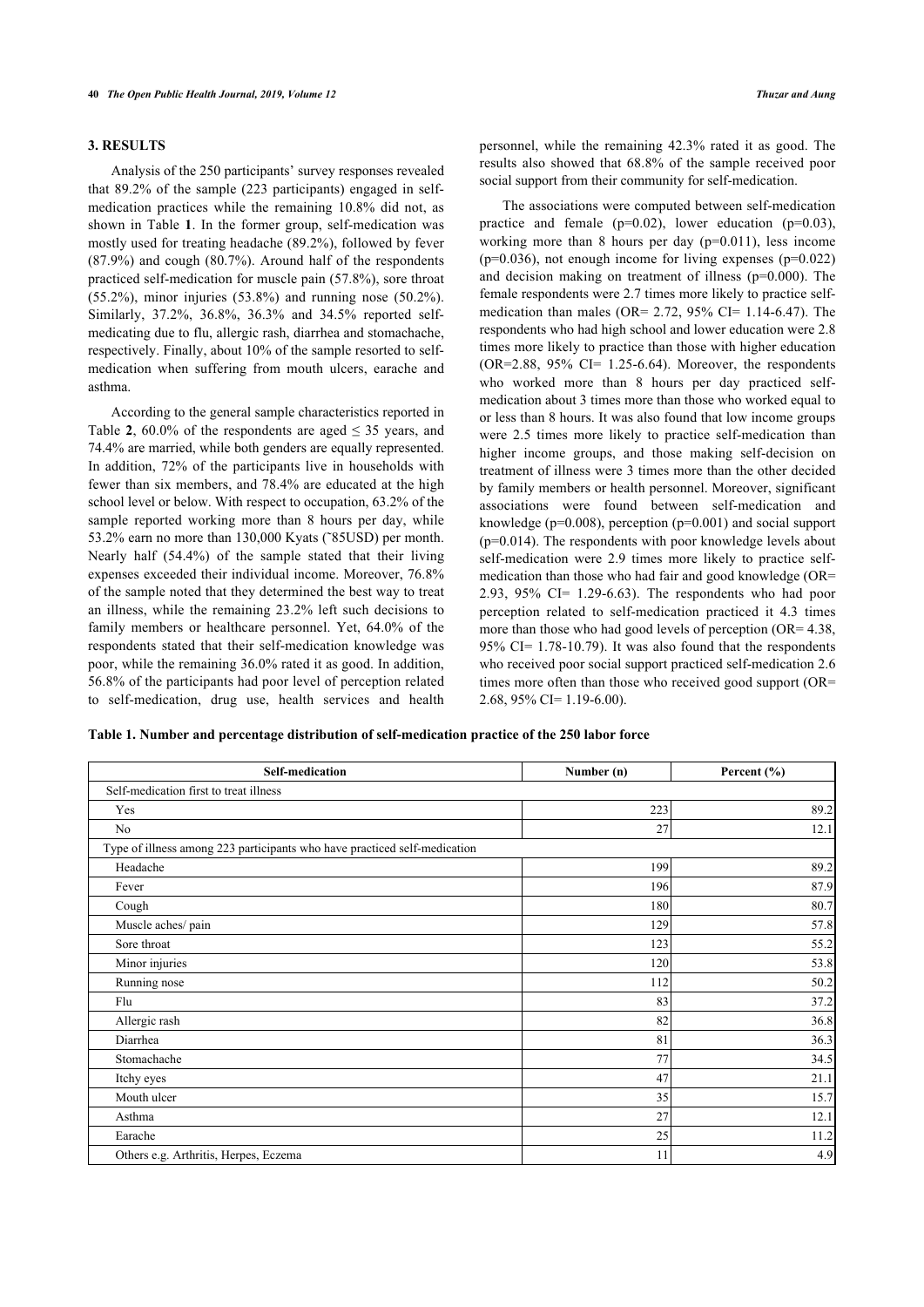| Table 2. Association between general characteristics and self-medication practice among 250 labor force |  |
|---------------------------------------------------------------------------------------------------------|--|
|                                                                                                         |  |

| <b>General Characteristics</b>               | n(%)       |      | <b>Self-medication</b><br>(%) |           | 95% CI        | p-value  |  |
|----------------------------------------------|------------|------|-------------------------------|-----------|---------------|----------|--|
|                                              |            | Yes  | No                            | <b>OR</b> |               |          |  |
| Age group (years)                            |            |      |                               |           |               | 0.454    |  |
| $\leq 35$                                    | 150(60.0)  | 88.0 | 12.0                          | 1.00      |               |          |  |
| > 35                                         | 100(40.0)  | 91.0 | 9.0                           | 1.38      | 0.59-3.20     |          |  |
| Gender                                       |            |      |                               |           |               | $0.020*$ |  |
| Male                                         | 123 (49.2) | 84.6 | 15.4                          | 1.00      |               |          |  |
| Female                                       | 127(50.8)  | 93.7 | 6.3                           | 2.72      | 1.14-6.47     |          |  |
| Marital status                               |            |      |                               |           |               | 0.670    |  |
| Married                                      | 186 (74.4) | 88.7 | 11.3                          | 1.00      |               |          |  |
| Single/Divorced/Widowed                      | 64(25.6)   | 90.6 | 9.4                           | 1.23      | $0.47 - 3.19$ |          |  |
| Total number of family member (persons)      |            |      |                               |           |               | 0.479    |  |
| $\leq$ 5                                     | 180 (72.0) | 88.3 | 11.7                          | 1.00      |               |          |  |
| > 5                                          | 70(28.0)   | 91.4 | 8.6                           | 1.41      | 0.54-3.65     |          |  |
| Education                                    |            |      |                               |           |               | $0.010*$ |  |
| College/Bachelor                             | 54(21.6)   | 79.6 | 20.4                          | 1.00      |               |          |  |
| Primary/ Secondary/High                      | 196 (78.4) | 91.8 | 8.2                           | 2.88      | 1.25-6.64     |          |  |
| Occupation                                   |            |      |                               |           |               | $0.446*$ |  |
| Employed                                     | 199 (79.6) | 88.4 | 11.6                          | 1.00      |               |          |  |
| Dependent                                    | 51(20.4)   | 92.2 | 7.8                           | 1.54      | $0.51 - 4.66$ |          |  |
| Working hours per day (n=210)                |            |      |                               |           |               | $0.011*$ |  |
| $\leq 8$                                     | 52 (20.8)  | 78.8 | 21.2                          | 1.00      |               |          |  |
| > 8                                          | 158 (63.2) | 91.8 | 8.2                           | 2.99      | 1.25-7.18     |          |  |
| Average income per month (Kyats) (n=210)     |            |      |                               |           |               | $0.036*$ |  |
| > 130,000                                    | 65(26.0)   | 81.5 | 18.5                          | 1.00      |               |          |  |
| $\leq 130,000$                               | 133 (53.2) | 91.7 | 8.3                           | 2.51      | 1.04-6.05     |          |  |
| Income status for living/expense (n=210)     |            |      |                               |           |               | $0.022*$ |  |
| Enough with/ without saving                  | 62(24.8)   | 80.6 | 19.4                          | 1.00      |               |          |  |
| Not enough, no debt/ with debt               | 136 (54.4) | 91.9 | 8.1                           | 2.73      | 1.13-6.58     |          |  |
| Decision making role on treatment of illness |            |      |                               |           |               | $0.006*$ |  |
| Family member/ heath personnel               | 58 (23.2)  | 79.3 | 20.7                          | 1.00      |               |          |  |
| Self-decision                                | 192 (76.8) | 92.2 | 7.8                           | 3.08      | 1.35-7.03     |          |  |
| Knowledge about self-medication              |            |      |                               |           |               | $0.008*$ |  |
| Good                                         | 90(36.0)   | 82.2 | 17.8                          | 1.00      |               |          |  |
| Poor                                         | 160(64.0)  | 93.1 | 6.9                           | 2.93      | 1.29-6.63     |          |  |
| Perception related to self-medication        |            |      |                               |           |               |          |  |
| Good                                         | 108(42.3)  | 81.5 | 18.5                          | 1.00      |               |          |  |
| Poor                                         | 142(56.8)  | 95.1 | 4.9                           | 4.38      | 1.78-10.79    |          |  |
| Social support for self-medication           |            |      |                               |           |               |          |  |
| Good                                         | 78 (31.2)  | 7.6  | 17.9                          | 1.00      |               |          |  |
| Poor                                         | 172 (68.8) | 92.4 | 82.1                          | 2.68      | 1.19-6.00     |          |  |

\*Significance at *P*<0.05, Degree of freedom for Chi-square test=1. CI: Confidence interval, OR: Odds ratio

# **Table 3. Multiple logistic regression analysis of factors affecting self-medication among 250 labor force**

| <b>Variables</b>                         | Unadjusted |           | Adjusted* |            |          |
|------------------------------------------|------------|-----------|-----------|------------|----------|
|                                          | OR         | 95% CI    | <b>OR</b> | 95% CI     | p-value  |
| Decision making for treatment of illness |            |           |           |            | $0.027*$ |
| Family member/health person              | .00.       |           | 1.00      |            |          |
| Self-decision                            | 3.08       | 1.35-7.03 | 3.79      | 1.17-12.38 |          |
| Perception related to self-medication    |            |           |           |            | $0.005*$ |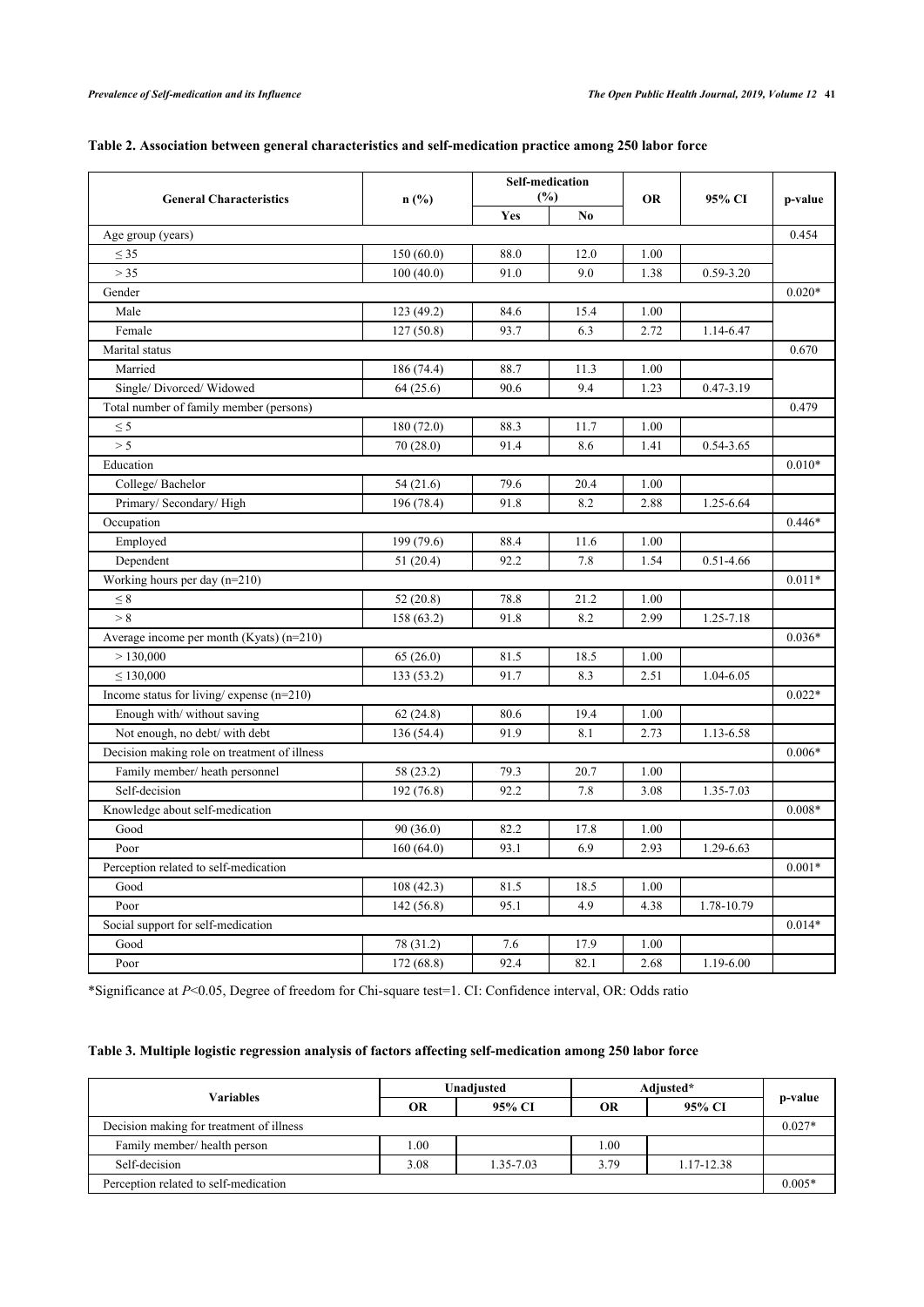#### **42** *The Open Public Health Journal, 2019, Volume 12 Thuzar and Aung*

| $(Table 3)$ contd                  |            |               |           |            |          |  |
|------------------------------------|------------|---------------|-----------|------------|----------|--|
| <b>Variables</b>                   | Unadjusted |               | Adjusted* |            |          |  |
|                                    | OR         | 95% CI        | <b>OR</b> | 95% CI     | p-value  |  |
| Good/Fair                          | 00.1       |               | 1.00      |            |          |  |
| Poor                               | 4.38       | 1.78-10.79    | 5.33      | 1.66-17.08 |          |  |
| Social support for self-medication |            |               |           |            | $0.005*$ |  |
| Good/Fair                          | 0.1        |               | 1.00      |            |          |  |
| Poor                               | 2.68       | $1.19 - 6.00$ | 4.86      | 1.61-14.63 |          |  |

\*Adjusted for age, gender, education, working hours, income and decision making on treatment of illness, knowledge about selfmedication, perception related to self-medication and social support for self-medication

\*Significance at *P*<0.05, OR: Odds ratio (Unadjusted and Adjusted)

From Table **[3](#page--1-0)**, after adjusted multiple logistic regressions for variables in the model, the results showed that three variables were statistically associated with self-medication practice: decision making for treatment of illness (adjusted OR  $= 3.79, 95\% \text{ CI} = 1.17 - 12.38$ , perception related to selfmedication (adjusted OR = 5.33, 95% CI = 1.66-17.08), social support for self-medication (adjusted OR = 4.86, 95% CI = 1.61-14.63).

# **4. DISCUSSION**

Over several decades, the high prevalence of selfmedication has been reported to exist all over the world, but particularly in developing countries [[15](#page-6-6)]. This study reports a prevalence rate of 89.2% among the Myanmar labor force, a smaller rate than that found by another study conducted among Myanmar villagers (98%) [\[16\]](#page-6-7). Both are higher than the rates in nearby countries like South India (71%), Malaysia (62.7%), and Nepal (59%)[[17,](#page-6-8) [18](#page-6-9)]. However, any significant rate of self-medication (>50%) is likely to result in a health challenge anywhere in the world [[19](#page-6-10)]. The variations among rates may be attributable to different socio-economic factors, such as existing prevalence, cultural beliefs, and government drugcontrol regulations. They might also be due to individual perceptions of, for instance, cheapness, saving of time, ease of access, and the mildness of the illness, as well as previous experience. A study in Ethiopia found the cost of treatment to be an important motivation for self-medication[[20](#page-6-11)]. Selfmedication practices vary with specific diseases and different severities [\[21\]](#page-6-12). This study found that most of the respondents self-medicate for headache and fever, with a smaller number self-medicating for coughs and muscle pain. These results compare well with those of an Ethiopian study, as almost all of the respondents practiced self-medication for trivial illnesses like headache (60%) [[20](#page-6-11)]. Another study, in India, found that more participants (73.2%) self-medicated for headache and body ache than for any other illnesses [[22\]](#page-6-13). Pain was found to be the most common reason to self-medicate, with allergies and diseases of the respiratory tract next [[23\]](#page-6-0).

Of ten general variables, six were significantly associated with self-medication: gender, education, daily working hours, personal income, income status, and ability to decide on a treatment for illness. The results revealed that female respondents are 2.7 times more likely than male respondents to practice self-medication. Studies in Sri Lanka, Nepal, and South India, however, reported the practice to be more prevalent in males than in females [[24](#page-6-14), [25\]](#page-6-15), perhaps because

females are more dependent on males in those societies. In Myanmar's female labor force, economic problems and lack of time contribute more to the women's greater indulgence in self-medication. Although no association was found between age groups and self-medication practice, the results showed that the practice gradually decreases with increasing age. This might be because an aging person, with experience of previous episodes, would, in general, be more likely to visit a medical doctor[[17](#page-6-8)]. This study reports that the practice of selfmedication among groups with lower education (high school and below) is 2.8 times more than it is among those with higher education. Many studies have proved that the education level of the participants influences the likelihood of practicing selfmedication [[7,](#page-5-7) [18](#page-6-9), [26](#page-6-16)]. Other studies contradict these results, finding that participants with higher education are more likely to self-medicate, possibly because they can read and understand the descriptions and dosages printed on drugs packages [\[23](#page-6-0), [27\]](#page-6-17).

This study found no association between respondents' occupations and their self-medication practices. However, those with low individual monthly income (130,000 Kyats or less), earning insufficient for living expenses, self-medicate more readily than higher income groups. One study in Mexico revealed a greater likelihood for low-income respondents to self-medicate [\[28](#page-6-18)]. This association between income and selfmedication has an economic basis. Most laborers and factory workers in the study area are very poor; even though they work hard for more than eight hours daily, their income is very low. Because they can save time and money by avoiding private clinics and hospitals except in emergency, their obvious first resort is to try self-medication to solve their health problems. Furthermore, decisive respondents are more likely to selfmedicate than those whose decisions are made by significant others, such as family members and healthcare personnel. This trend possibly exists because the respondents in this study rely on their own decisions rather than allowing others to make decisions for them.

This study found a generally poor knowledge of selfmedication. Most respondents lack knowledge of important facts including drug dosage, the adverse effects of drugs, and the dangers of self-medication. Those with a poor knowledge level were found to practice self-medication 2.9 times more than those with fair or good knowledge (OR= 2.93, 95% CI= 1.29-6.63). A study in Ethiopia found similar results, with more than two thirds of the respondents having no preliminary knowledge of the adverse effects of over-the-counter drugs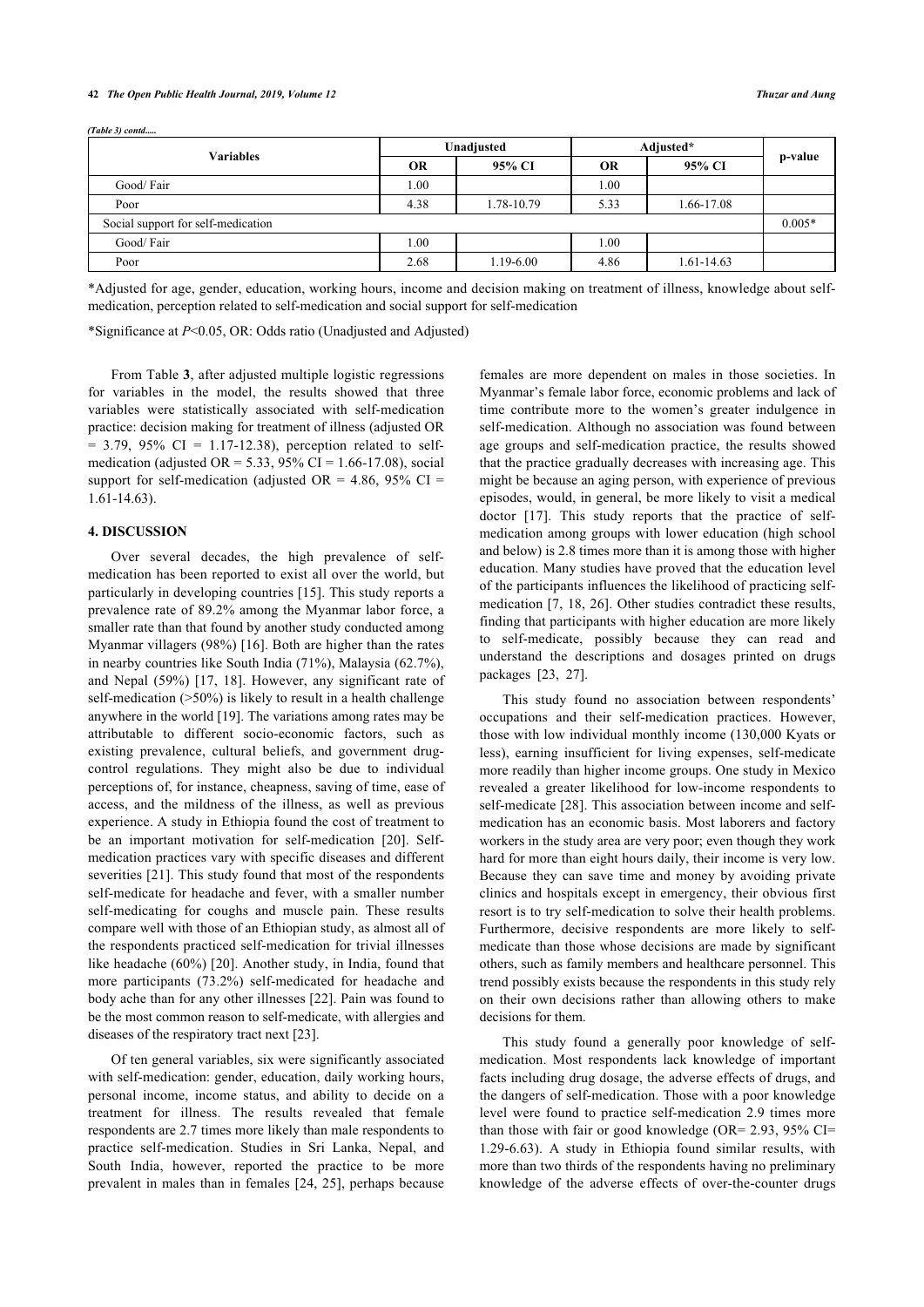[[29\]](#page-6-19). This finding highlights their need for health and drug education. One key factor is the cost of self-medication, considered by all as reasonable and affordable. One of the studies in Brazil concluded that people tend to be more cautious of self-medication and to practice it less because of a lack of medical knowledge [[30\]](#page-6-20). Nevertheless, multiple logistic regression analysis shows that the knowledge level of the respondents is not significant.

The study shows that perception of self-medication is strongly related to self-medication practice. Respondents with poor perception self-medicated 4.3 times more than those with moderate or good perception (OR= $4.38$ , 95% CI= $1.78-10.79$ ). Multiple logistic regression analysis shows that perception regarding self-medication is also statistically associated with self-medication practice ( $p < 0.05$ ). Of 250 respondents, more than half (56.8%) had poor perception related to selfmedication and only 14% had a good perception level. Many strongly perceived self-medication as a time-saving, economical approach to minor illness and as a temporary measure. These findings align with the World Health Organization's statement that self-medication may offer a reasonably-priced, acceptable option for relieving common non-serious illnesses [\[16\]](#page-6-7). Other studies confirm that these factors serve to influence self-medication practices among the community [[24\]](#page-6-14).

The study revealed that 68.8% had poor levels of social support for self-medication. The respondents mainly received mental support, financial support, and free drugs from their family members. A study in Jordan concluded that one main factor for choosing self-medication was receiving suggestions from drug vendors, neighbors, friends, or family members [[31](#page-6-21)]. Also, from the psychological perspective, comparing with others from local surroundings effects people's well-being [[32\]](#page-6-10). This study showed that to obtain information about drugs, patients usually asked drug sellers and health personnel, followed by family members. A study in Ethiopia showed that pharmacists, rather than other health care personnel, are a major source of information in the community regarding selfmedication [\[16\]](#page-6-7). Another report from a Nigerian study[[33](#page-6-22)] showed that the main channels of information and the usual sources of medication were local drug sellers who are usually closer to the grassroots, probably due to the relatively limited number of registered pharmacists and medical doctors in developing countries. It was found that the respondents who received poor social support practiced self-medication 2.6 times more often than those who received fair and good support (OR=  $2.68$ ,  $95\%$  CI=  $1.19-6.00$ ). The association was still significant with p-value 0.005 after analyzing with multiple logistic regressions. The result was in line with the study among students in Thailand that, the less social support received, the more self-medication is practiced. This was possibly due to exceptionally reasonable prices of selfmedication and availability of pharmacy shops [\[34](#page-6-23)].

# <span id="page-5-7"></span><span id="page-5-5"></span><span id="page-5-4"></span><span id="page-5-3"></span><span id="page-5-2"></span><span id="page-5-1"></span><span id="page-5-0"></span>**CONCLUSION**

<span id="page-5-6"></span>In contrast, the study proved that there is an alarming situation with respect to self-medication practice along with its associated factors among the rural labor force. Therefore, we

would like to suggest that health education and topic discussions about responsible self-medication practices in working environments and factories should be promoted. Again, behavior change communication trainings and programs should be provided in order to change workers' misunderstandings and doubts concerning self-medication. Implementation of health personnel involvement programs should be supported with coordination and collaboration of responsible organizations and community people. It is also necessary to provide the workers with real information through interpersonal communication in addition to mass media sources in order to explore the correct information.

# **ETHICAL APPROVAL AND CONSENT TO PARTICIPATE**

This study was reviewed and approved by The Ethical Committee of Faculty of Public Health, Mahidol University (COA. No. MUPH 2015-075).

#### **HUMAN AND ANIMAL RIGHTS**

No humans/animals were used for the studies that are basis of this research.

# **CONSENT FOR PUBLICATION**

The researcher asked for the consent from the respondents before commencing the study.

# **CONFLICT OF INTEREST**

The authors declare no conflict of interest, financial or otherwise.

# **FUNDING**

The authors received no financial support for this study, authorship, and/or publication of this article.

# **ACKNOWLEDGEMENTS**

Declared none.

### **REFERENCES**

- [1] World Health Organization. WHO: Guidelines for the regulatory assessment of medicinal products for use in self-medication 2000.
- [2] American Pharmaceutical Association. Handbook of non-prescription drugs. 1996.
- [3] Wertheimer AI, Serradell J. A discussion paper on self-care and its implications for pharmacists. Pharm World Sci 2008; 30(4): 309-15. [\[http://dx.doi.org/10.1007/s11096-007-9187-y\]](http://dx.doi.org/10.1007/s11096-007-9187-y) [PMID: [18202902](http://www.ncbi.nlm.nih.gov/pubmed/18202902)]
- [4] Kasilo OJ, Nhachi CF, Mutangadura EF. Epidemiology of household medications in urban Gweru and Harare. Cent Afr J Med 1991; 37(6): 167-71.[http://hdl.handle.net/10520/AJA00089176\\_362](http://hdl.handle.net/10520/AJA00089176_362) [PMID: [1790560](http://www.ncbi.nlm.nih.gov/pubmed/1790560)]
- [5] Figueiras A, Caamaño F, Gestal-Otero JJ. Sociodemographic factors related to self-medication in Spain. Eur J Epidemiol 2000; 16(1): 19-26.
- [\[http://dx.doi.org/10.1023/A:1007608702063\]](http://dx.doi.org/10.1023/A:1007608702063) [PMID: [10780338\]](http://www.ncbi.nlm.nih.gov/pubmed/10780338) [6] Shankar PR, Partha P, Shenoy N. Self-medication and non-doctor
- prescription practices in Pokhara valley, Western Nepal: A questionnaire-based study. BMC Fam Pract 2002; 3(1): 17. [\[http://dx.doi.org/10.1186/1471-2296-3-17\]](http://dx.doi.org/10.1186/1471-2296-3-17) [PMID: [12236905\]](http://www.ncbi.nlm.nih.gov/pubmed/12236905)
- [7] Deshpande SG, Tiwari R. Self medication-a growing concern. Indian J Med Sci 1997; 51(3): 93-6. [PMID: [9355716](http://www.ncbi.nlm.nih.gov/pubmed/9355716)]
- [8] Zafar SN, Syed R, Waqar S, *et al.* Self-medication amongst university students of Karachi: prevalence, knowledge and attitudes. J Pak Med